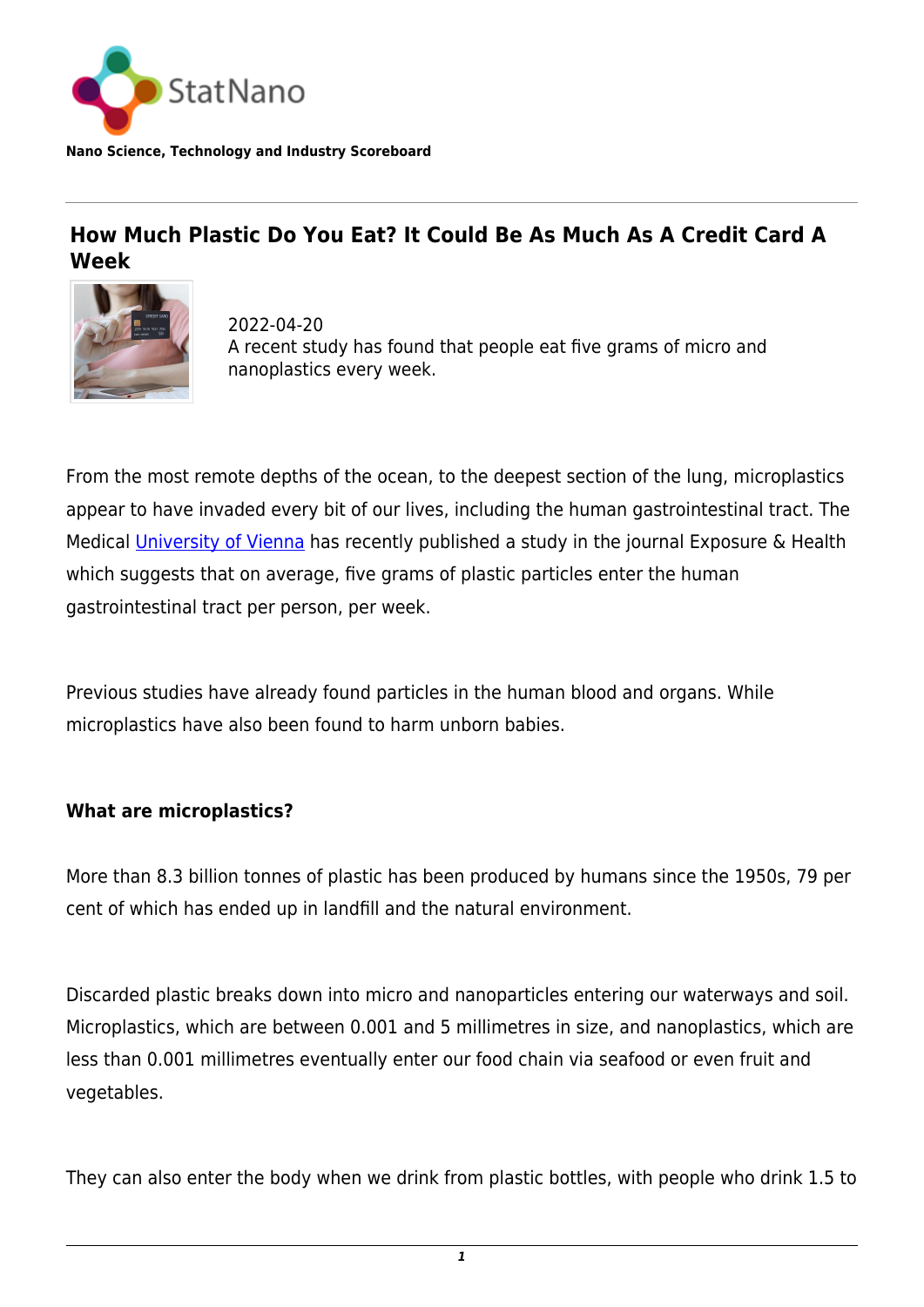2 litres of water a day from these bottles taking in 90,000 plastic particles per year.

"However, those who choose tap water can, depending on their geographical location, reduce the amount ingested to 40,000 plastic particles," reads the Medical University of Vienna's study.

Another source of these particles are microbeads, which are intentionally used in many health and beauty products.

Research conducted by the NGO Plastic Soup Foundation (PSF) has found that nearly 9 out of 10 cosmetics from leading brands such as L'Oréal Paris, Garnier, Nivea, Gillette, Oral-B, Head & Shoulders and other brands contain microplastic particles. These particles also find their way back to the human body once they get into our waterways.

## **What health risks have been found?**

Whether ingested micro and nanoplastics pose a health risk is being investigated in numerous studies, but is largely unknown to date.

The research team at the Medical University of Vienna has summarised the current state of scientific knowledge in their report, stating that ingested particles passing through the gastrointestinal tract lead to changes in the composition of the gut microbiome.

These changes are linked to metabolic diseases like obesity, diabetes and chronic liver disease.

"The particles can trigger local inflammation and immune response, and nanoplastics in particular have been found to trigger chemical pathways involved in the formation of cancer," reads the study.